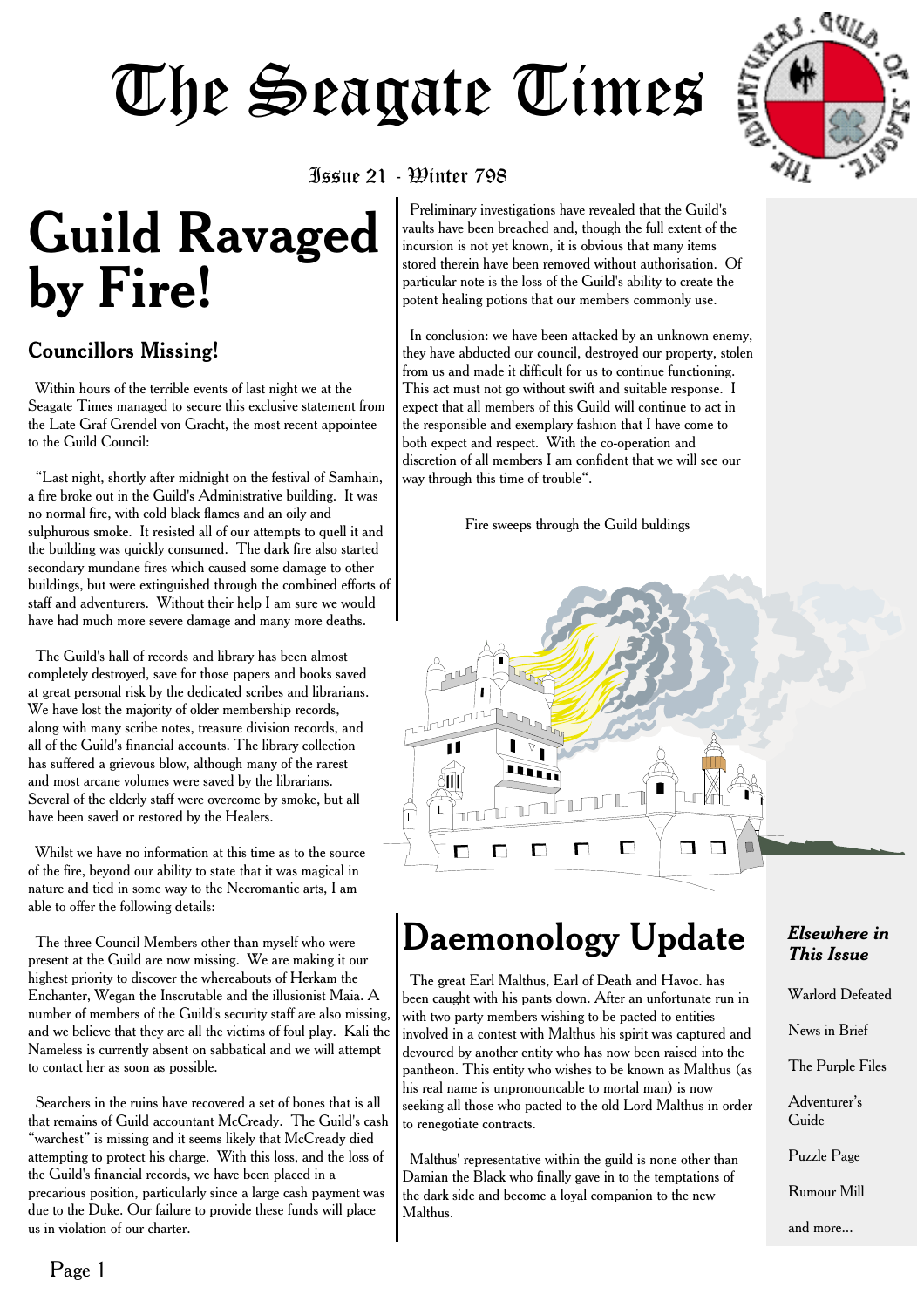# **Warlord Defeated**

#### Mission to Mars Returns

A guild party investigating one of the Pasifikan portals found themselves embroiled in a rebellion on the planet Thunor. An evil undead warlord was in the process of constructing a magical device called a "cannon" with the aim of invading Alusia. The party agreed to attempt to locate the Warlord's Death, hidden under a feature called the Face of Mars and return it to his body, thereby causing him to finally die, and setting free the inhabitants of his city. In the process the party discovered much about the so-called Red Planet and we are pleased to present Brother Phaeton's report.

Last season, a party of adventurers visited the planet known as Thunor. Here is a description of what was found there.

#### Physical data

Thunor is a dry world, mostly covered in a red sandy desert. Most of the water is concentrated at the two polar icecaps and is carried to inhabited areas by a network of canals, built in ancient times. The air is thinner and colder. We discovered that magical Wings provided little lift.

Two small moons move in the sky above. Fast moving Fear takes only four hours to move from horizon to horizon and is curious in the fact it moves from west to east. Terror is more sedate in its movements, behaving like Alusia's moon.

#### Inhabitants

There are three main races on Thunor. First are the elflike Seroni that live in cities which are dotted around the

planet's surface, linked by a network of canals. Then there are the Hross that live in villages along the canal bank and spend much of their time in canal maintenance.

The third race are the Thark. They are more nomadic, travelling around the planet in tribes and use thoats as riding animals. The Tharks could be described as humanoid green lizards with the behavioural characteristics of orcs. They delight in attacking Hross settlements which, in many cases, has resulted in the breakdown of the canal in that area.

There is a human presence on Thunor as well but they are currently restricted to one city, Malachandra, which has a mixture of Pasifikan and Seroni architecture. They are the descendants of one group of humans brought here at the time of the last elvish-drow war. This city is linked to the other, related, cities by a set of trilithon portals (cf: 'The Seven Cities of Pasifika' - C. Smith). Until recently this city was ruled by a Warlord, bent on conquest, who had plans to attack Alusia. Malachandra lies near the slopes of the largest volcano on Thunor, Olympus Mons.

#### Religion

There appears to be an entire pantheon of deities worshipped on Thunor. Each Seroni city is dedicated to one of them - except for the God of War. He is worshipped exclusively by the Thark, and the Warlord. We were able to identify the following deities in this pantheon:

Zeus - God of Storms and chief God. Hera - his wife and goddess of marriage, child bearing, and the home. Poseidon - god of the waters. Worshipped by the Hross. Aphrodite - goddess of love Athena - goddess of wisdom Hades - god of the dead. Apollo - god of the sun and healing



*"What lives in the marsh?" - Genghis asked.*

*"Marshians!" replied Vila*



The Symbol of Ares

The Symbol of Athena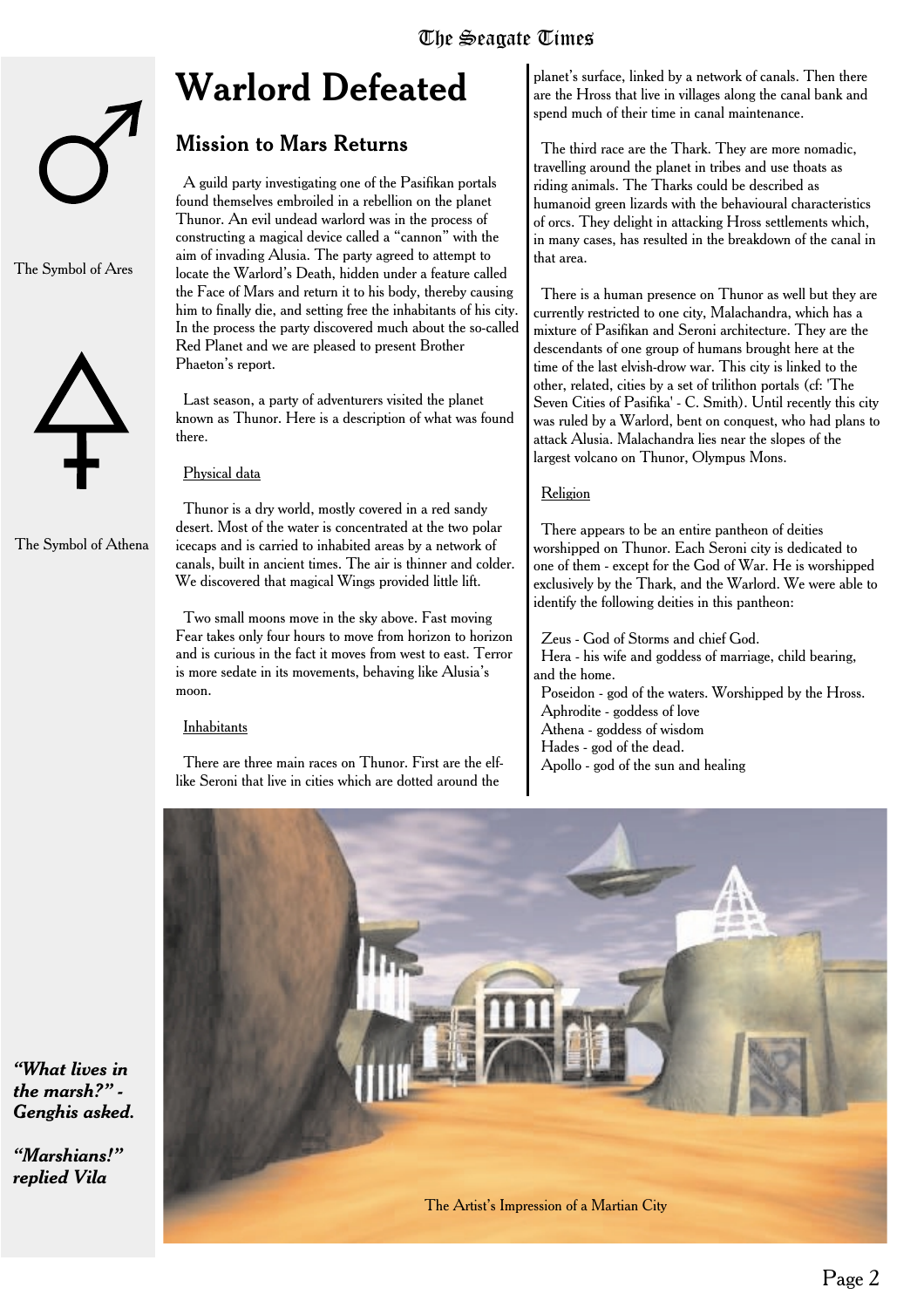Dionysis/Bacchus - god of wine (I'm not sure if they're two different gods or the same one with two names) Hermes - the messenger god Artemis - goddess of the hunt Demeter - goddess of the harvest Ares - god of war

#### **History**

From what we were able to determine, Thunor used to be a world like Alusia with oceans, rivers, and lots of plants and animals. However the Thark managed to enter into a pact with Ares and the planet began to dry up which suited the Thark as they had been previously confined to the desert areas on the equator. This allowed the Thark to spread out but caused both the Hross and the Seroni problems. As the planet continued to dry up they built the canal network that brought water to the Seroni cities. The Hross were charged by Poseidon with the maintenance of the network but several Thark attacks severely whittled down their numbers. As a consequence some of the canals broke down and dried up which resulted in a few of the affected Seroni cities had to be abandoned. It is theorised that the only way to return Thunor to a more habitable world is to severely reduce the Thark population, thus weakening Ares' influence.

#### Miscellaneous notes

Travelling around Thunor is either done on foot or thoatback. The Seroni and the Hross have ships that sail along the canals although for mass transportation the Seroni use ships constructed out of a material called liftwood. This gives the ships an inate levitation ability and allows them to be flown using Mage Winds. Nearly all the ship's captains and principle officers are Air Mages and worshippers of Zeus.

Apart from the vegetation that grows along the sides of the active canals, the most prevalent plant is something we called the 'Red Weed'. In many places it lies on the surface like a thick, mossy, carpet. The inhabitants use parts of it for making bread.

Not much flies in the air of Thunor, but one creature that does is very similar to the pterydactals that other parties have encountered on Freya and in the large caverns beneath the surface of Alusia. The Tharks have also managed to domesticate a few and use them as airborne mounts to attack Seroni shipping.

Several species of fish abound in the canals which the Hross catch as food. The species to be careful of is the Hanakra which seems to be a cross between a shark and a crocodile with a dash of python. Very vicious but their black hide makes good armour.

### Fire College Investeds For Sale

Rank 10 Fire College invested items now available - Dragonflames, Fire-flight, Self-Immolation etc.

See Lady Flamis at The Forge.

Get some real fire-power now!

### Guild Members Listed As Destiny Pirate Captains

During a particularly entertaining evening working undercover at the waterside peepshow & brothel Tar & Feathers, this reporter managed to see a copy of the latest Destinian "enemies of the state" list.

Amongst the list of Pirate Captains was Aryan of Seagate, and his crew included "Cut--throat" Razor, Tricksie Tixie, Gideon Twospine, Brutus "the Brute", and Anathema.

This may be a new way for Destiny to maintain good relations with the Baronies -- by hanging its own enemies and calling them pirates. Anyone who has contact with Destiny should be more careful than usual, as it appears that they are stepping up their anti--Guild campaign once more.

We remind all Guild members that collecting rewards on fellow Guild members, is illegal, even at 20,000 sp/head.

### Fire Rages Through Aladar

A series of freak fires and dry thunderstorms has been working its way through coastal Aladar over the last quarter. It appears that fields of wheat, copses of trees and even small villages have been consumed by wayward flames, which appear out of nowhere, and die away as quickly. Crop circles also often appear near the burnt areas, which are most frequent and widespread during the new moon. The fires are slowly travelling west, and should reach Eltrandor in the next month. No Guild parties were reported in the area during this period. Viscount Blitzkrieg had no comment to make on the issue.

## White Magic Deal Turns Black

Delicate negotiations between Guild Administration and factions of the Unified Church of the Western Kingdom have collapsed as the Church withdrew at the last minute, citing lack of faith on the Guild's behalf. The deal was to allow licensed Guild members to cast magic for the public good throughout the Western Kingdom; in return, the Church would be able to track all Guild mages within their jurisdiction.

The administrative staff that were available to talk to the SGT denied all knowledge of such a deal, describing it as "crackpot", "ridiculous and unfeasible", and "worthy of the Guild Council".

A confidential source close to Security has informed the SGT that the Unified Church priests who have been stripping magical abilities from Guild members had been invited to do so, and were not part of a backlash against the deal.





#### *Stop Press!*

The city of Knega has just fallen to an unknown barbarian horde after a twoday seige.

Seagate, Brastor and Nova Dom are stepping up all patrols and are considering mobilizing forces.

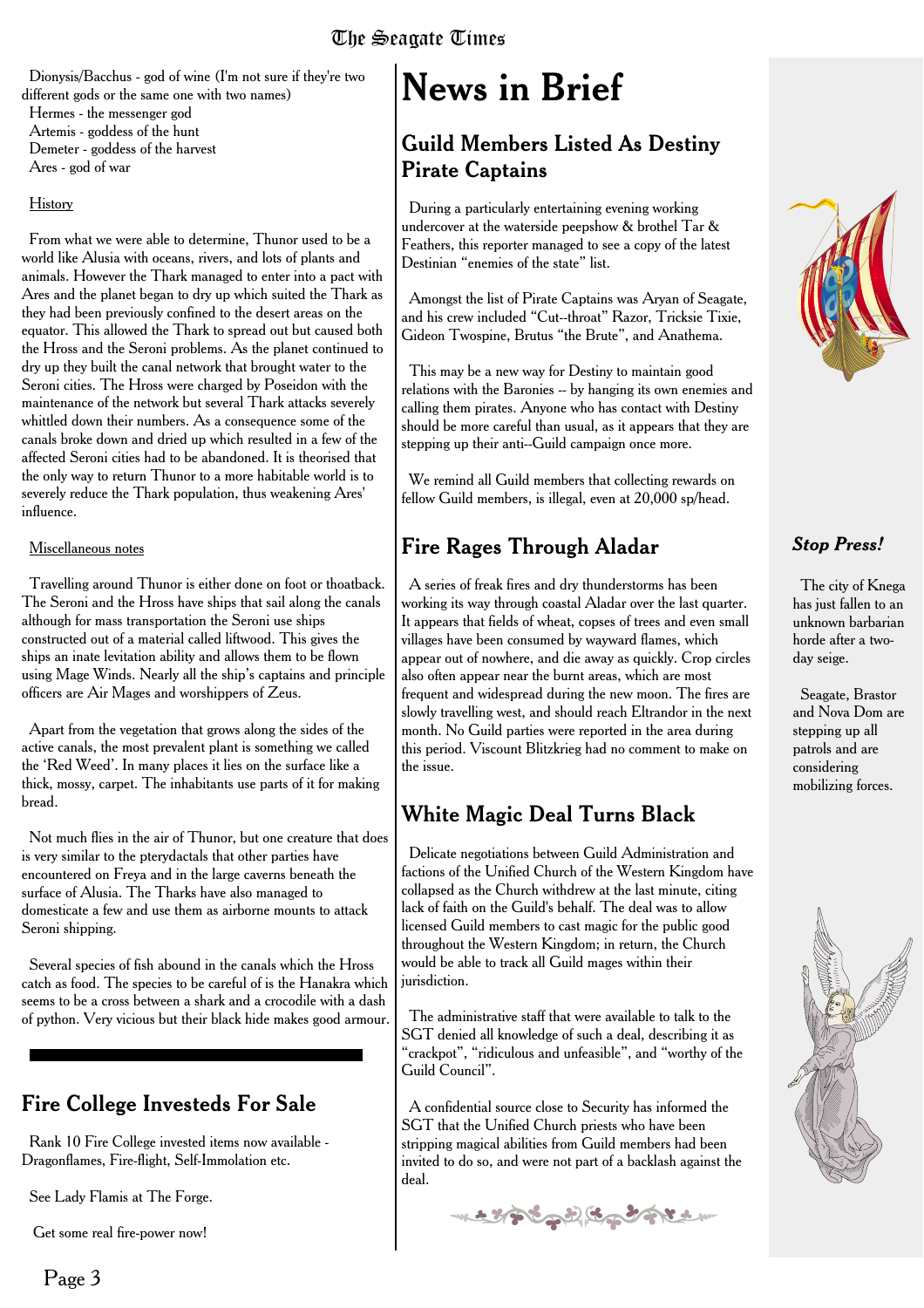

#### Destiny to attack St Charles?

For the past 3 weeks a Warfleet from the Destinian Empire has been on manoeuvres in the waters near the Republic of St Charles, an island about 100 miles off the coast of Raniterre (35 degrees South). A guild-member speaking for St Charles issued the following statement:

Until a generation ago, St Charles (then called San Carlos) was a colony of Destiny (then merely called the Marquisate of Calatrava). Several noble Destinian families had winter haciendas and banana plantations on the island, and they ruthlessly enslaved the local peoples. Don Pedro the Bloody, the last governor of San Carlos was a tyrant whose vicious rule was overthrown by a populist movement, which also adopted Common as the national tongue because of the diverse cultures in the region.

The current President, widow of her predecessor and hero of the War of Independence, has held office for the past 30 years. She did win the last election with a record 130% of the electorate. Obviously this is a slight clerical error, but it shows, in principle, her enormous popularity. The next elections may be held later this year.

It is believe that Destiny is behind mysterious acts of violence occurring in the Jungle, and it is feared that they will invade St Charles. Although noone has yet been stopped by the fleet, all movements to and from the island paradise have been closely monitored by the rapacious Dons. As yet we have no definite proof that recent ships which disappeared were not captured and sunk by the Dagos. An anonymous guild-member, with Destinian connections, said the following in reply:

King Carlos has no designs on San Carlos, despite its violent history. The so-called republic is clearly an unsavoury, corrupt regime, and always has been; perhaps because of the known orcish blood which is common amongst the islanders. Several Destinians of note were murdered during the armed insurrection, and their properties sold to ex-pirates for weapons to maintain the rebel cause. However, an official Amnesty was declared decades ago and the Unpleasantness of That Time has long since been forgotten.

There never was any slavery, enforced or otherwise. Indeed many plantation labourers or personal servants loyally worked for the same families for generations; some were even distant relatives of the plantation owners. All the inhabitants were protected by Destiny's fair and just laws. Whereas now, it is well known that the president and her cronies has never set foot outside those luxurious estates on the North Coast whilst intimidation, graft, and corruption reign supreme in the so-called capital city.

We are in the Gulf of Raniterre at the express wish of the Duke of Avenal who is concerned at the loss of several local vessels. Despite San Carlos's extensive chocolate-trade (a well-known Drow luxury) and the strange magical goingson, especially in the jungle, we have no specific intention of invading San Carlos; however any nation indulging in piracy will face the stern wrath of Destiny.

#### **Mysterious Message: Duke Concerned, Guild implicated?**

Four days ago, the following message was found pinned to an unconscious guard. The guard was pinned to postern gate of the State Apartments, Seagate Palace. Eyewitnesses say that Duke Leto was not pleased. It is understood that he will mention the matter to the Guild council next week. The text of the threat (sorry, "diplomatic message") is as follows:

To the Young Duke of Seagate, Greetings and Gracious Wishes for a long and untroubled reign.

Unfortunately it has come to Our Notice that a group of disreputable mercenaries, operating out of your fair trade- city, has gained possession of a family heirloom, the Rod of Speaking, a simple ivory wand, previously enclosed in a silver carrying--case of dwarfish manufacture.

We require the speedy restoration of Our aforesaid Appurtenance. If the Rod of Speaking be not duly rendered by the despoiling brigands, within six calendar months, We shall assume that your Grace requires assistance in maintaining order in your own capital and territory.

Honour will require Us to regretfully dispatch a legion to induct and sustain a suitable personage to administer justice in your town.

(signed) Gloria called Swift--Death--by--Night, Queen, of the Eagle--clans. Hungry--Wolf, Dragon--clan, Duke of Mortvalle

### Engalton to Wed

Engalton returned from his latest adventure with Liessa, as his betrothed, in tow. The 'happy couple' were a little unsure how they became engaged but said "We know what we're doing."

#### Others remarked

- "So that's how you stun Mind Mages"
- "Engalton's doing this to get good reviews in scribe notes" "A happy day for single men and women everywhere."
- "We wish them a life together and if any domestics could
- be held off-plane as we all live here".

#### Birth Announcement

On the subject of happy events, the Seagate Times would like to congratulate Basalic and Flamis on the birth of their daughter, Rhiain, last month. This is their second child and a sister to Emrys.





The Lady Liessa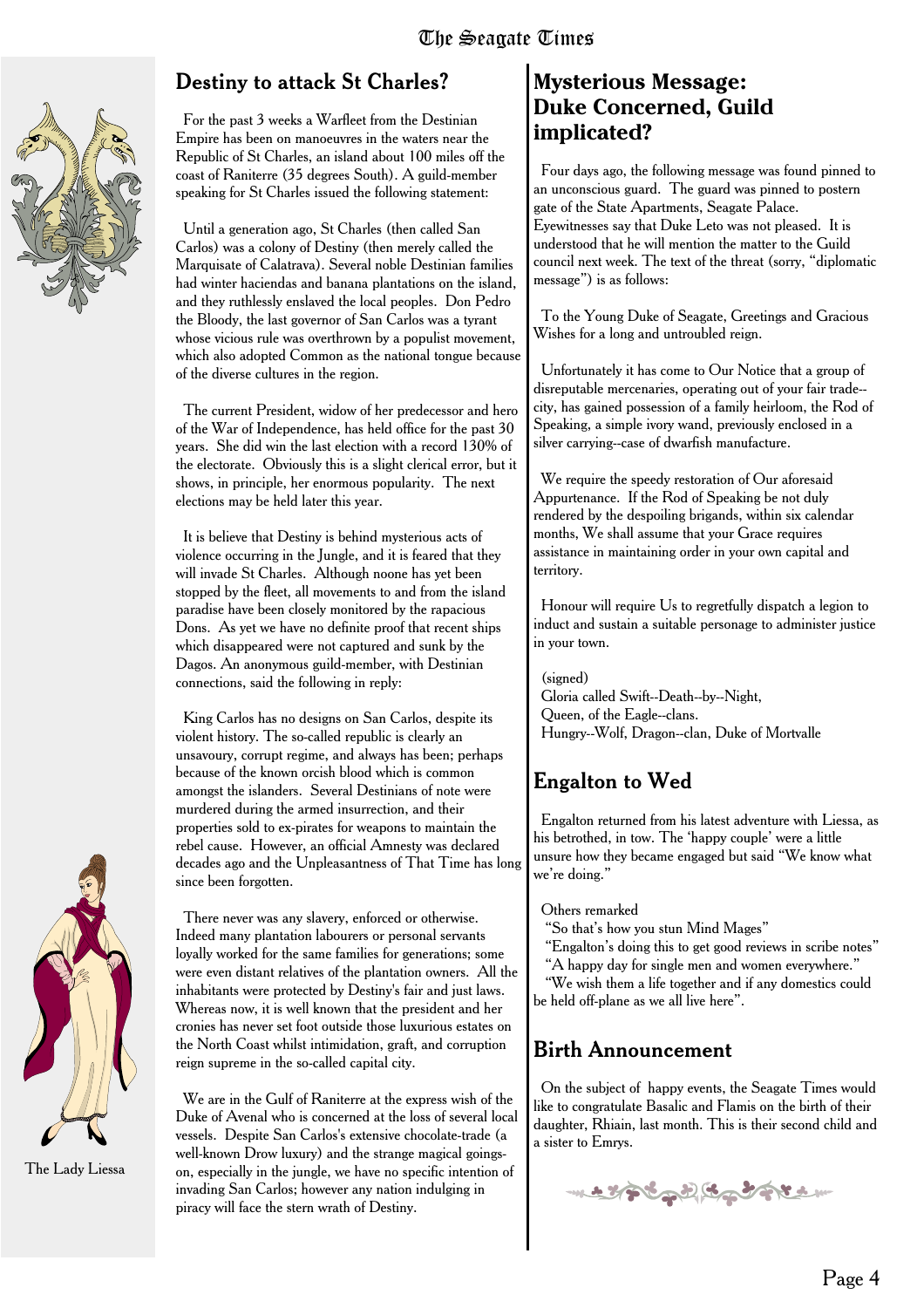# **The Purple Files**

### Amelia's Guide to Purple

The Lady Amelia led another party to the plane called Purple last season. Although the party were only partially successful in their mission, they brought back a great deal of new information. For those who have interests on Purple here is a summary of the current situation.

Background:

Spring 1996 AP - the sea level rose several hundred feet due to a large chunk of Moon falling into the ocean.

In Winter 797 a party went back in time and some subtle cultural changes now becoming apparent.

There were no Orcs before the time-travelling party. They arrived on Purple sometime in the last 240,000 years. There are two types: so-called "Black Orcs," in the lands influenced by 'The Necromancer'; and "Green Orcs," primitive orc tribes in the south with whom the human colonies have sporadic border conflicts.

The colonies southern border has been protected by combination of mountain chain and the Music-of-the-Spheres, a magical effect where anyone over 4'6" was constantly uneasy when 4000 feet above sea level, and terrified when more than 5000 feet above sea level.

#### **Currently**

The human colonies affected by the raised sea level have stabilised, with new political boundaries etc.

Visitors from Alusia to Purple now are having Common magically converted to Orcish. Until recently it was converted to the Bowcourt tongue, La Langue, which is the same as common on Purple.

The change of sea level has increased the length of the border between the humans and the orcs. The locals had never successfully penetrated this border beyond 100 miles so a guild party investigated the southern hinterlands during Autumn 798. They bought back the following intelligence:

#### The Orcish Empire

Massive orish empire based around 23 huge stone cities, the largest four holding between 1 and 1.5 MILLION orcs each, and the others hundreds of thousands. The total population is somewhere between 15 and 20 million orcs. The society is highly organised and barely less 'civilised' than the humans.

The culture is arranged with females as artisans, traders, & assets holders. Males are husbands, labourers or slaves. Large numbers of males absorbed by ritualised combat between the cities. Relative hierarchy of the cities decided by this continual competition.

Orcish religion lead by Druidic Dryads. Orcs do not eat plants or complete carnivores (they may eat river-plants and certain fruit). Non-carnivores, even animals, are classed as evil.

Orcs hate humans but have been unable to reach them due to a)distance (nearest orc city to human colony is 600 miles); and b) mountains and Music-of-the-Spheres protecting 60% of border (was protecting 80% before sea level rose).

The orcs have been systematically cross breeding orcs and kobolds to create a 'short' orcish army and are intending to invade over the mountains and wipe out the humans. The time frame is approx. 3 - 5 years.

The religious nature of the orcish anthipathy to humans means that there is unlikely to be any peaceful way for the two empires to communicate.

The newly awoken dwarves are voluntarily part of the "human" empire, seeking defensive allies against the Drow. This has been re-inforced by the discovery that kobolds and orcs have recently desecrated an ancient dwarvish city and catacombs.

# Advertisement

The Seagate Orphanage is once again seeking donations, primarily to carry out much needed repairs to its building. Also anybody with Carpentry or Roofer skills who is willing to donate some time would be much appreciated.

Contact Yazmo at Seagate Orphanage, Old Seagate

# For Sale

Waters of Healing and Strength for sale.

One ½ pint Waters of Healing - Rank 9 - 300sp per cast One ½ pint Waters of Strength - Rank 8 - 800sp per cast.

Swimming tuition available

Individuals and groups catered for with customized lessons to suit your requirements. Be safe in the water. Learn to swim today. Prices negotiable.

See Aqualina at the Water College





*After a backfire caused a cast iron frying pan to appear in his hands....*

*"I'm glad it's non-stick!"*

*- Phaeton*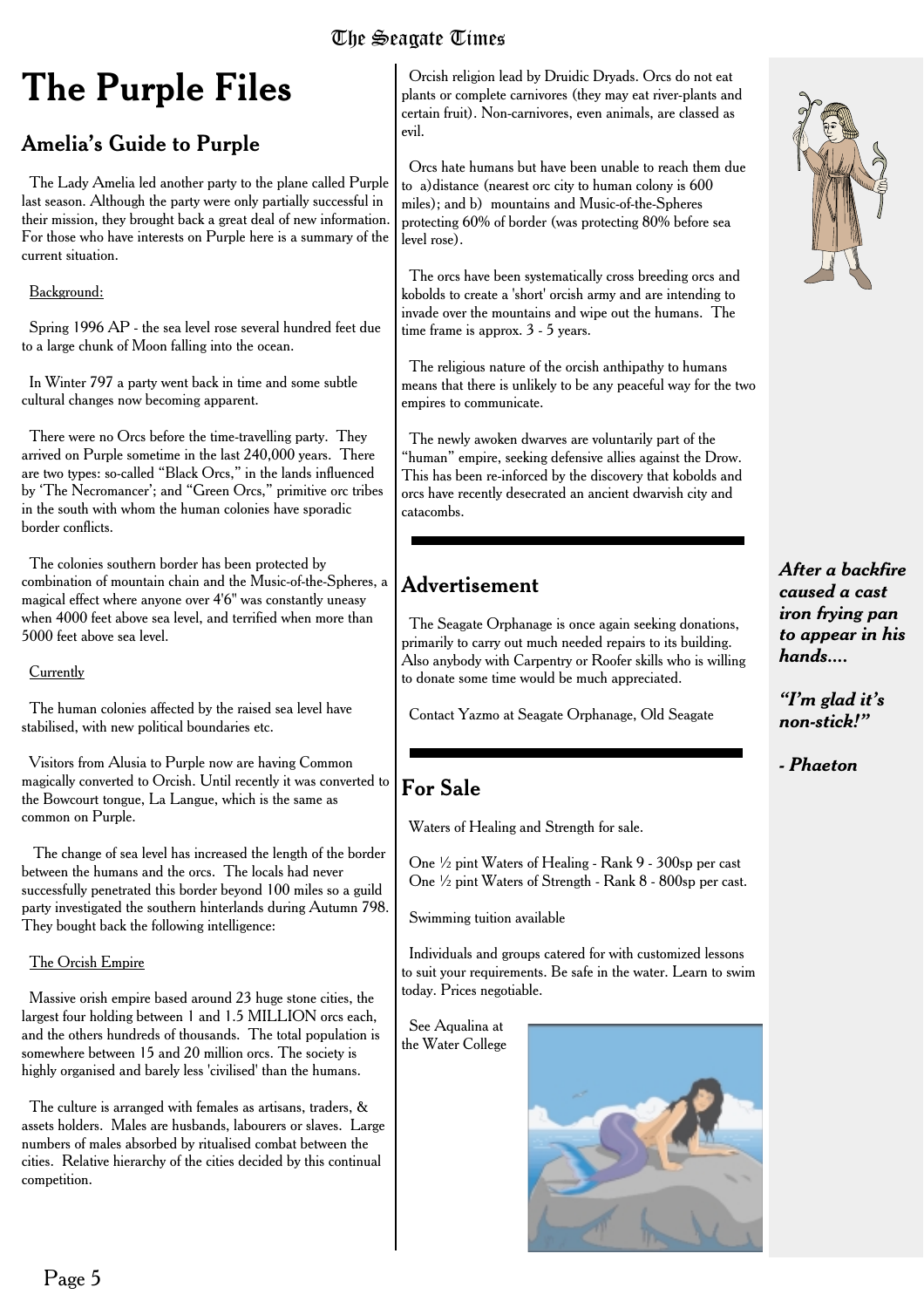

# **The Adventurer's Guide**

#### Tips for success

When casting flying spells on the whole party, cast all but one at 1 rank slower than maximum. This gives a chance of saving slept characters by being able to catch up to them. (Bozo Crambelly).

When casting Telepathy when in a crowded city, use low range so as to not be overwhelmed by the large number of minds. (Sowlean).

Find an Earth Mage with Rank 10 Lesser Enchantment, and an E&E Mage with Rank 10 Enhance Enchantment, to get a permanent Lesser Enchantment. (Yazmo).

Consider learning the following counterspells :

Wicca General (to remove Damnum Minatum); Greater Summoner Special (to sabotage pentacles for 12 hours); Illusion Special and General (to remove Illusions); Mind Special (to cast around a Phantasm); Necromantic Special (to cast around a Spectral Warrior); Rune General (to remove Curse)

(Borghoff, son of Praghurst).

If your employer is offering payment based on the expected income of a region for the next year, then get the party Wicca to bless all the crops as you travel.

# **Starflower's Bestiary**

### The Beholder

This remarkable and dangerous creature was encountered on the Plane of Greyhawke. The party was exploring an underground ruin when we were attacked repeatedly by spells which had no apparent source. To make matters more difficult our own spells ceased to operate. We escaped, and when we described our experience were told that we had almost certainly met up with a Beholder.

This monster is a sentient spheroid with the power of levitation, and a number of eyes which confer its magical abilities. The central eve is the most dangerous, nullifying all magic save its own in the vicinity of the Beholder. The others are attached on stalks, and in this case gave the monster these powers: Cause Wounds, Disintegrate, Levitate and Compel Obedience.

Armed with this information, the party returned and were able to locate the beholder, occupied in some sort of occult ritual. Grendel managed to thrust his axe through the central eye, allowing magic to operate around the creature. I took off an eye-stalk before it bit off my right arm, sword and

all! It then swallowed Jedburgh, all save his legs, and that was its mistake. Jedburgh was able to grasp my holy sword, Monopole, and with it slay the Beholder from the inside out, as it attempted to levitate away from the rest of us.

Please note that this is not the recommended tactic for dealing with this class of monster, notwithstanding the fact that it is clear that Beholders are somewhat less heavily armoured on the inside than on the outside.



Behold the Beholder!

### What's Hot

Elves

Holy Swords

Pacting to Outer Powers

Seagate Times (under new management)

Solar Celestial Sunray Spell

Witches blessing unborn children



#### What's Not

Orcs

Pacting to Powers of Darkness

Witchcraft created plagues

Wicca dropping rock pillars from 5000' onto a seiged city.

Air Mage Control Weather

Suicidal Fire-flighters



*"I'm studying mathematics." - Phaeton.*

*"Just like a lighthouse in a desert - very bright and quite useless!" - Ishmael*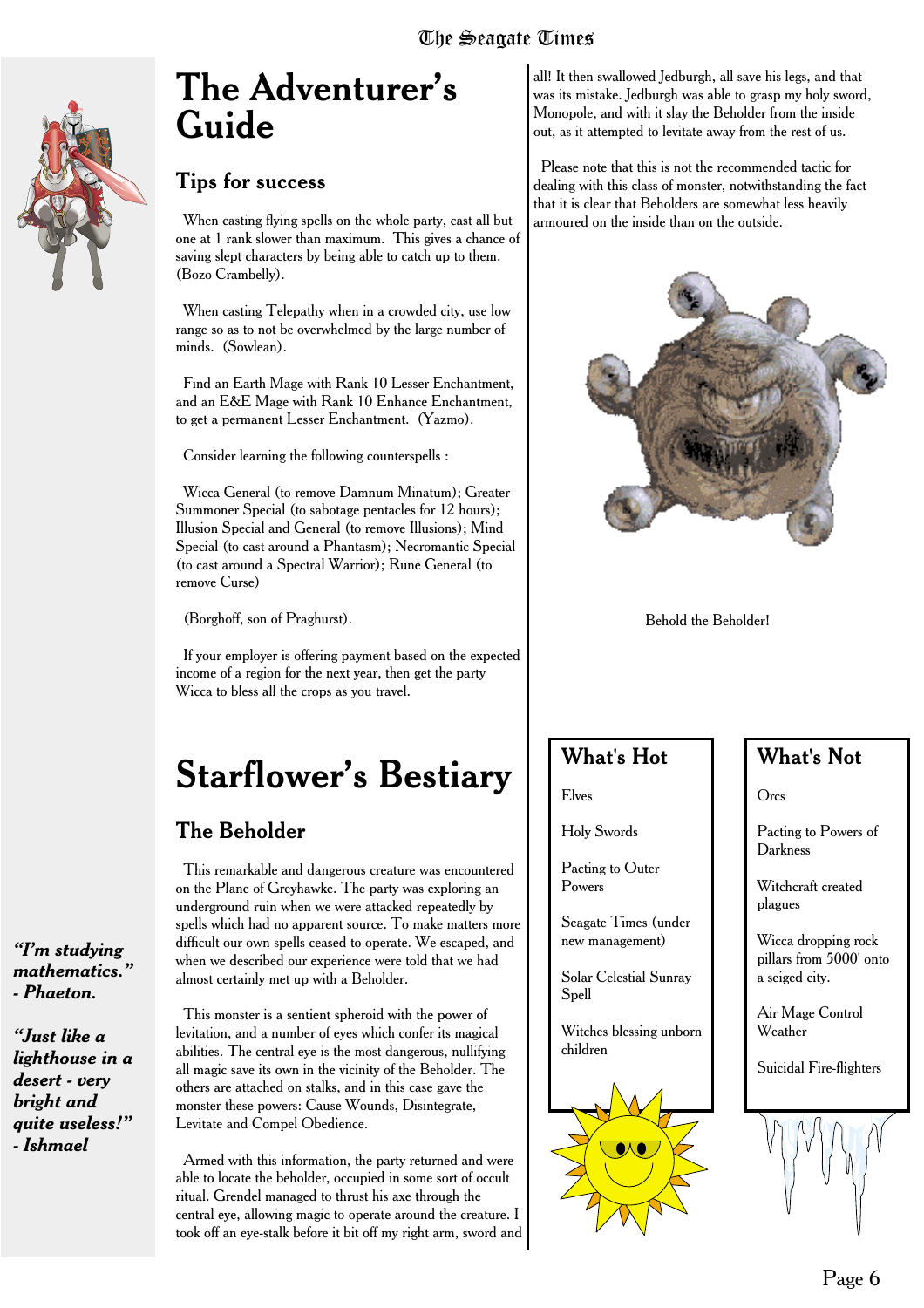# **The Puzzle Page**

### Conundrum 3

The last conundrum proved too difficult for you all, so here it is again, with a few more clues to make it easier. The first correct answer drawn from a hat at the end of next month, will win a crafted item and an Individual True Name. Answers can be sent to Borghoff, c/-- Seagate Adventurerís Guild (361-- 0613).

Appetizer, a human warlock, was once more out on an adventure. Once again each of his five companions were of a different race and college. They also all wore a different type of armour, and wielded different weapons. They were proceeding single file along a path, when Babina, the person put in front because she was wearing plate mail, threw herself downwards yelling "Duck !". None of the party followed her advice, in fact they each did quite different things. The person behind Babina, readied his battle axe and turned to face Grim who was standing behind him. The air mage, naturally enough, flew straight up in the air. The person wearing hard leather armour was almost stabbed each of the people adjacent to them : an estoc wielded by the person next to Grim, and by the spear carried by Pedro (who, funnily enough, was not the Halfling). Stumpy the Dwarf was wearing chain mail, and was next to the Human. The Orc was carrying a loaded heavy crossbow, which worried Onanga the celestial mage who was next to her. The earth mage, who was wearing metallic armour, was next to the mind mage who started preparing a spell. The Elf, who was standing between the Halfling and the person who ran off into the bush, totally ignored the person who just stood there and said "What?".

Given that the Warlock uses a quarterstaff, the person in soft leather wields a main gauche, and the person with the battle axe wears dragon skin armour, who said "What?"

(Bonus question : How did the Namer get to have feathers in her mouth ?).

## Jorgen's Riddle

You style yourselves Adventurers?

Nay, not one of you solved my last word--puzzle! After three straight successes, I had such high hopes for you all, but must henceforth lower my expectations. Well, here's an easier one.

Riddle me this:

Never ahead, ever behind Yet flying swiftly past For a Child I last forever For Adults I'm gone too fast.

Philosophically yours, Jorgen the Sphynx via Bob the Messenger (GM'd by Greg Taylor)

# Have you lost touch with reality?

It has been occasionally mentioned that Guild members have no grasp on reality. Take this simple test to see if you're losing touch.

1) When waking at home you

- a) Scream, wonder where you are, and what your name is?
- b) Decide what to have for breakfast
- c) Go to an orcish pub and recover from sobriety

d) Spring instantly into a fighting pose and search for assailants

2) What does the term 'time off' mean?

- a) Saint's days, Holy days, Coronation days etc
- b) Two or three days each week devoted to doing nothing
- c) One day a week spent strengthening your arm
- d) Time off? What's that?

3) Acceptable casualties?

a) Well some lambs and calves just don't make it, especially after a cold snap

- b) Preferably even the enemy should survive
- c) Everyone except you, and maybe the Healer
- d) 100%+. Everyone has a spare life or three.
- 4) Extraplaner entities threaten Alusia
- a) Its just as well there's them tough mages at the Guild
- b) Hope we stop them before all the normals start dying
- c) Whoor! Pain, death, and suffering! Bring it on!
- d) This is beginning to cut into my training schedule

5) In a clash between armies you

- a) Watch from the hills guarding the livestock and wife
- b) Lead from the rear, making sure your side wins
- c) In the middle, slaying left right and center
- d) Armies? I thought they were a few more enemies.

6) You die. You expect

a) To be buried by the village priestess

b) To be resurrected at the Guild, pending success

c) To be resurrected at the next pub and have to pay for all the early rounds

d) What? I'm dead? Alright! Who's not pulling their weight! Where's that resurrection wand?

#### *"Mine!"*

*"No, mine!"*

*- Two demons fighting over a Binder*

Mostly

a) Look, you're a Guild member not a peasant. Get a grip. b) You have absolutely no concept of what it means. A potential danger case.

c) While a little bit on the wimp side, that's only to be expected from an orc.

d) Its good to say that not only are you an exemplary adventurer, but you have no trouble with day to day life.